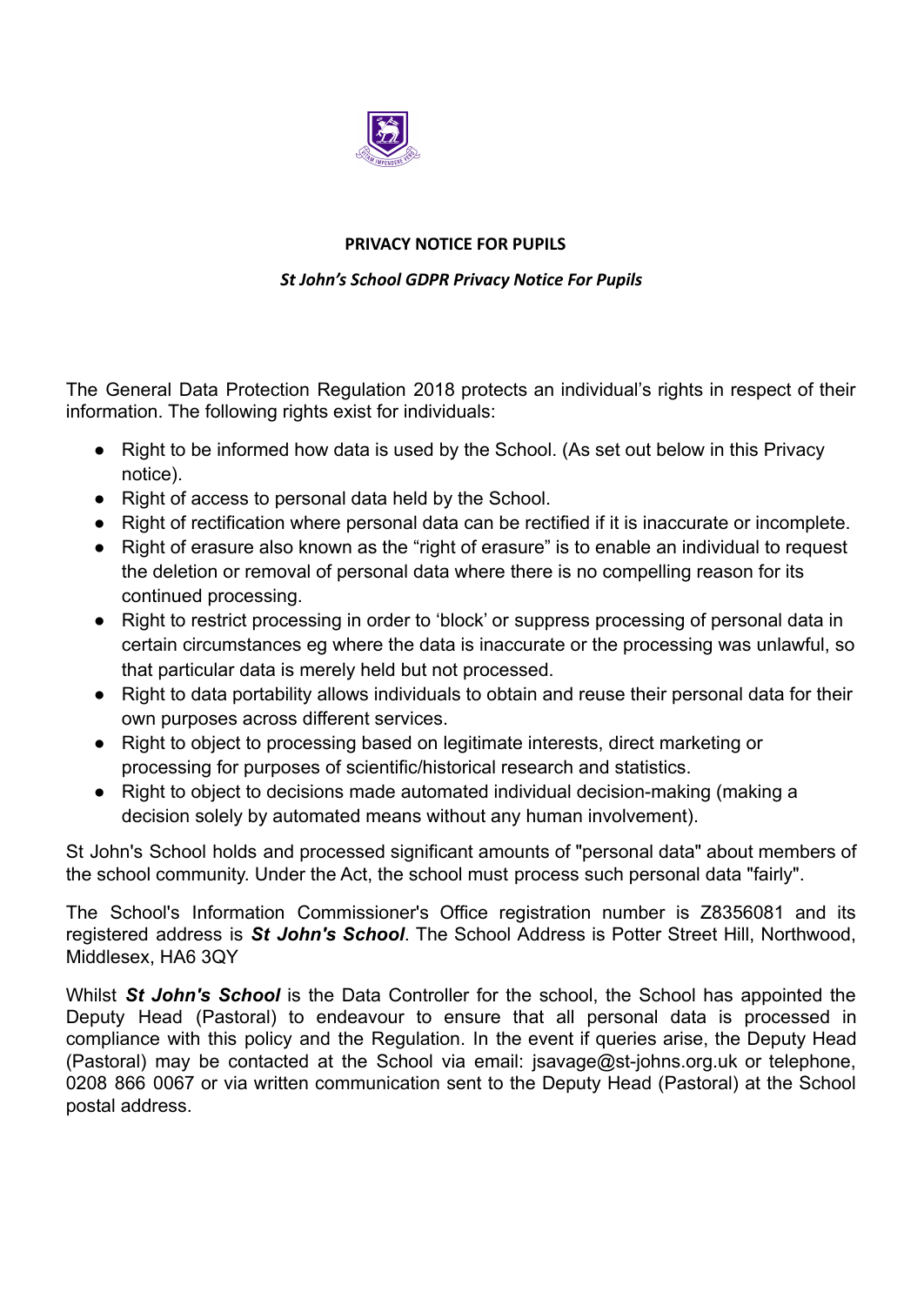

The school will use (and where appropriate share with third parties) and process personal pupil data about individuals for a number of purposes as part of its "legitimate interest" operations, including as follows:

- names, addresses, telephone numbers, e-mail addresses and other contact details; pupils' academic, disciplinary, admissions and attendance records (including information about any special needs), and examination scripts and marks;
- where appropriate, information about individuals' health, and contact details for their next of kin;
- references given or received by the school about pupils, and information provided by previous educational establishments and/or other professionals or organisations working with pupils;
- images of pupils (and occasionally other individuals) engaging in school activities, and images captured by the school's CCTV system (in accordance with the school's policy on taking, storing and using images of children);

Occasionally, the school will need to share personal information relating to its community with third parties, such as professional advisers (eg health care professionals, psychologists, counsellors, lawyers and accountants) or relevant authorities (eg police or the local authority).

The School also has to complete surveys issued by organisations to which it is affiliated to including the Department for Education, the Independent Schools Council, the Independent Schools Bursars' Association and the Large Independent Day Schools group. Much of the information supplied to these groups is anonymous in character.

For the most part, personal data collected by the school will remain within the school, and will be processed by appropriate individuals only in accordance with access protocols (i.e. on a 'need to know' basis).

Once pupils leave St John's, the School has to retain securely all past pupils personal data connected with for example admissions, academic progress within the School, examination results and medical records until they reach the age of 25. Records associated with former pupils who had Special Education needs must be retained until they reach the age of 35. Records that specifically relate to pupil health issues or accidents that happened while the pupil was engaging in educational activity under supervision of a School member of staff or a contracted employee may need to retained indefinitely.

Everyone responsible for using the personal data of others at St John's School has to follow strict rules called 'data protection principles'. They must make sure the information is:

- used fairly and lawfully.
- used for limited, specifically stated purposes.
- used in a way that is adequate, relevant and not excessive.
- accurate.
- kept for no longer than is absolutely necessary.